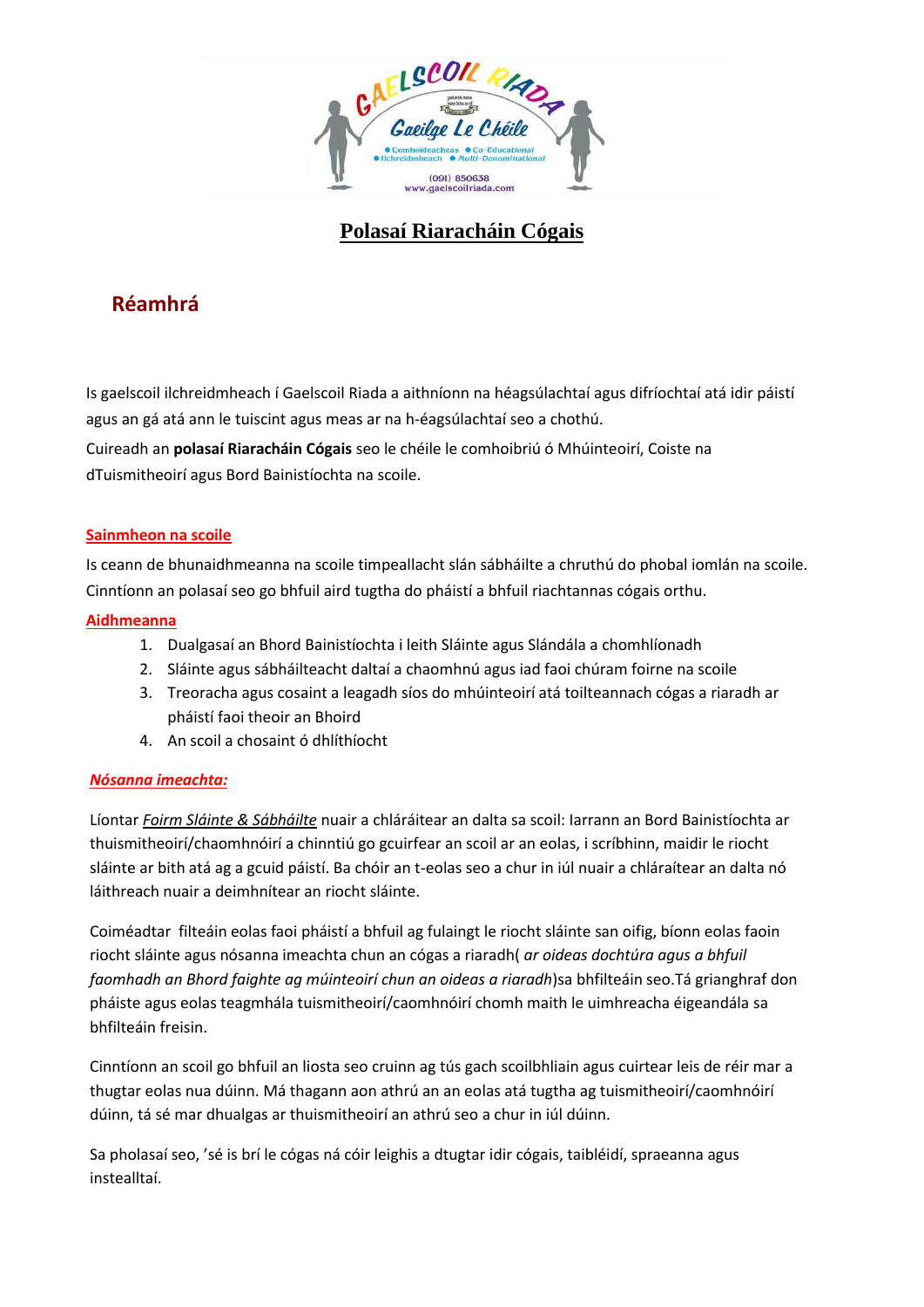

I gcás ionanálaitheoir faoisitheora, moltar ainm an pháiste a bheith air. Ligtear don pháiste an ionanálaitheoir a bheith acu sa mhála munar gá don mhúinteoir é a riaradh nó monatóireacht a dhéanamh ar an riaracháin.

## *Is gá Aguisín 4 a líonadh isteach is a chur chuig oifig na scoile sa chás go bhfuil ionanálaitheoir sa mhála ag do pháiste.*

### **Rólanna agus Freagrachtaí**

### *1)Tuismitheoirí/Caomhnóirí :*

Ba chóir go seolfadh an tuismitheoir/caomhnóir, i scríbhinn, iarratas go dtí an Bord Bainistíochta ag lorg baill foirne a bheith údaraithe chun an cógas a thabhairt, nó chun monatóireacht a dhéanamh ar fhéinghlacadh an chógaos más cuí. ( Féach Aguisín 1)

### **Tá sé mar dhualgas ar thuismitheoirí an t-eolas thíos a chur ar fáil don Bhord i scríbhinn:**

- 1. Sonraí an pháiste
- 2. Sonraí an riocht sláinte
- 3. Comharthaí an riocht sláinte agus cúinsí nuair is gá an cógas a riaradh
- 4. Socruithe i leith an gcogas a riaradh-san áireamh tá féin-ghlacadh/riaradh, riaracháin faoi maoirseacht tuismitheoir nó riaracháin faoi maoirseacht an mhúinteora
- 5. Treoir maidir leis an gcogas a riaradh ( Féach Aguisín 3)
- 6. Nósanna imeachta chun an cógas a stóráil
- 7. Dáta ídithe an chógas & an chógas a bhailiú nuair atá sé as dáta
- 8. I gcásanna ina bhfuil páistí i mbaol báis ó bhreoiteacht, ba chóir do thuismitheoirí a chur in iúl, go soiléir I scríbhinn, cad ba chói agus nár chóir a dhéanamh I gcás práinne áirithe, ag díriú ar a bhfuil mar bhaol don pháiste.

## **Tá freagracht ar thuismitheoirí a chinntiú**

- 1. Go bhfuil an chógais sa scoil agus go bhfuil sé ag an múinteoir ranga
- 2. Go bhfuil i ndóthain cógas ar fáil agus go bhfuil an chógais i dáta
- 3. Go dtugtar abhaile an mála ina bhfuil an cógas ag deireadh an lae.(ach amháin sa gcás gur cuireadh iarratas isteach i scribhínn chuig an Bhord Bainistíochta chun an cogas a stóráil ar scoil)
- 4. An mhúinteoir ranga & an príomhoide a choinneáil ar an eolas faoi athrú ar bith a thágann ar riocht sláinte an pháiste nó ar an gcógas.

#### **Más rud é go bhfuil cead an Bhord faighte chun an chógas a stóráil ar scoil:**

Tá sé de dhualgas ar thuismitheoir treoirlínte soiléir a chuir ar fáil maidir leis an gcógas a stóráil.

Beidh nósanna imeachta i leith an chogais a riaradh ar eolas ag gach múinteoir agus fios acu cá mbíonn an cógas stóráilte.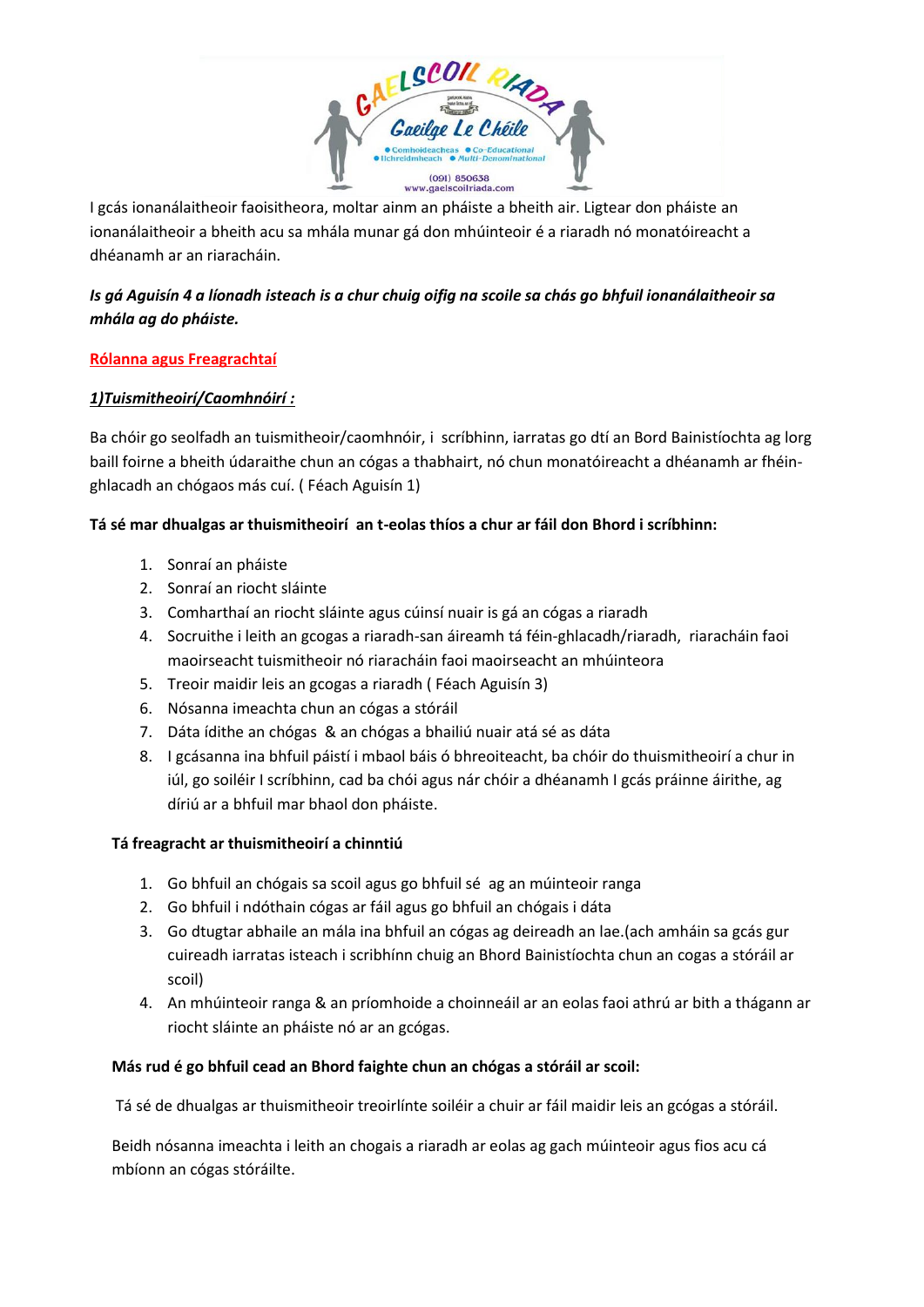

### **Cógas a bhailiú**

- Tá sé de dhualgas ar thuismitheoir an cógas a bháiliú nuair atá sé críochnaithe acu. Tá dualgas ar thuismitheoir an Bord Bainistíocht a chur ar an eolas má thágann aon athrú ar treoracha, moltaí nó dáileogacht.
- Beidh an cógas bailithe ag deireadh gach téarma agus tabharfar don múinteoir ranga arís é an tús an chéad téarma eile
- Tá freagracht diúscairt an chógais ar thuismitheoir an pháiste.
- Coinneofar tuairisc scríofa sa rang ar aon chógas a thabharfar ar ais chuig tuismitheoir.

Tá sé de dhualgas freisin ar thuismitheoirí/chaomhnóirí slánaíocht a thabhairt don Bhord agus baill foirne údaraithe i dtaobh dliteanas ar bith a d' fhéadfadh a bheith i gceist maidir le cógas ar oideas dochtúra a riaradh sa scoil. Cuirfidh an Bord chomhlacht arachas na scoile ar an eolas maidir dá réir sin. (Féach Aguisín 2)

**Ní bhaineann an polasaí seo le gníomhaíochtaí iar-scoile cuma an bhfuil siad ar siúl sa scoil nó in áit ar bith eile. Is gá do thuismitheoirí an cás seo a phlé leis an duine atá i gceannas, Cuma aé atá á éagrú.**

#### *Bord Bainistíochta*

- Is féidir leis an mBord, tar éis machnamh a dhéanamh air, baill foirne a údarú le cógas a riaradh do dhalta, nó le monatóireacht a dhéanamh ar fhéin-ghlacadh an dalta féin más cuí agus coiméadfar taifead den cinneadh sin i nótaí an Bhoird.
- Cinneoidh an Bord go bhfuil foireann iomlán na scoile ar an eolas maidir le páistí le riachtanais sláinte agus go bhfuil siad eolach maidir leis na nósanna ineachtaí i gcás éigeandála.
- Cinnteoidh an Bord go bhfuil na daoine údaraithe eolach i gceart conas an cógas a riaradh.
- Cinnteoidh an Bord go bhfuil slánaíocht ar fáil ó na tuismitheoirí/caomhnóirí maidir le dliteanas ar bith a d'fhéadfadh a bheith I gceist maidir le riaradh cógais
- Ba chóir don Bhord an t-eolas cuí a chur ar fáil d'árachóirí na scoile gan mhoill.
- Ba chóir don Bhord socruithe cuí a dhéanamh chun cógas a stóráil;
- ba chóir freisin socruithe a dhéanamh chun na nósanna imeachta a chur i bhfeidhm sa chás go mbíonn an ball foirne údaraithe as láthair. Beidh filteáin san oifig le líosta do na múinteoirí atá sásta an cógas a riaradh.
- Déanfar cinnte go bhfuil duine údaraithe ar aon turas scoile nó imeacht scoile.

#### *Ball Foirne*

- Níor chóir riamh go mbeadh de dhualgas ar bhall foirne cógas a thabhairt do dhalta.
- Leanfaidh na baill foirne nósanna imeachta atá leagtha síos sa litir ón tuismitheoir sa tuiscint go bhfuil sábháilteacht ag baint leis
- Ba chóir treoir scríofa maidir le riaradh an chógais a bheith ar fáil agus traenáil i riaradh an chógáis ó thuismitheoir nó ó traenálaí oillte eile